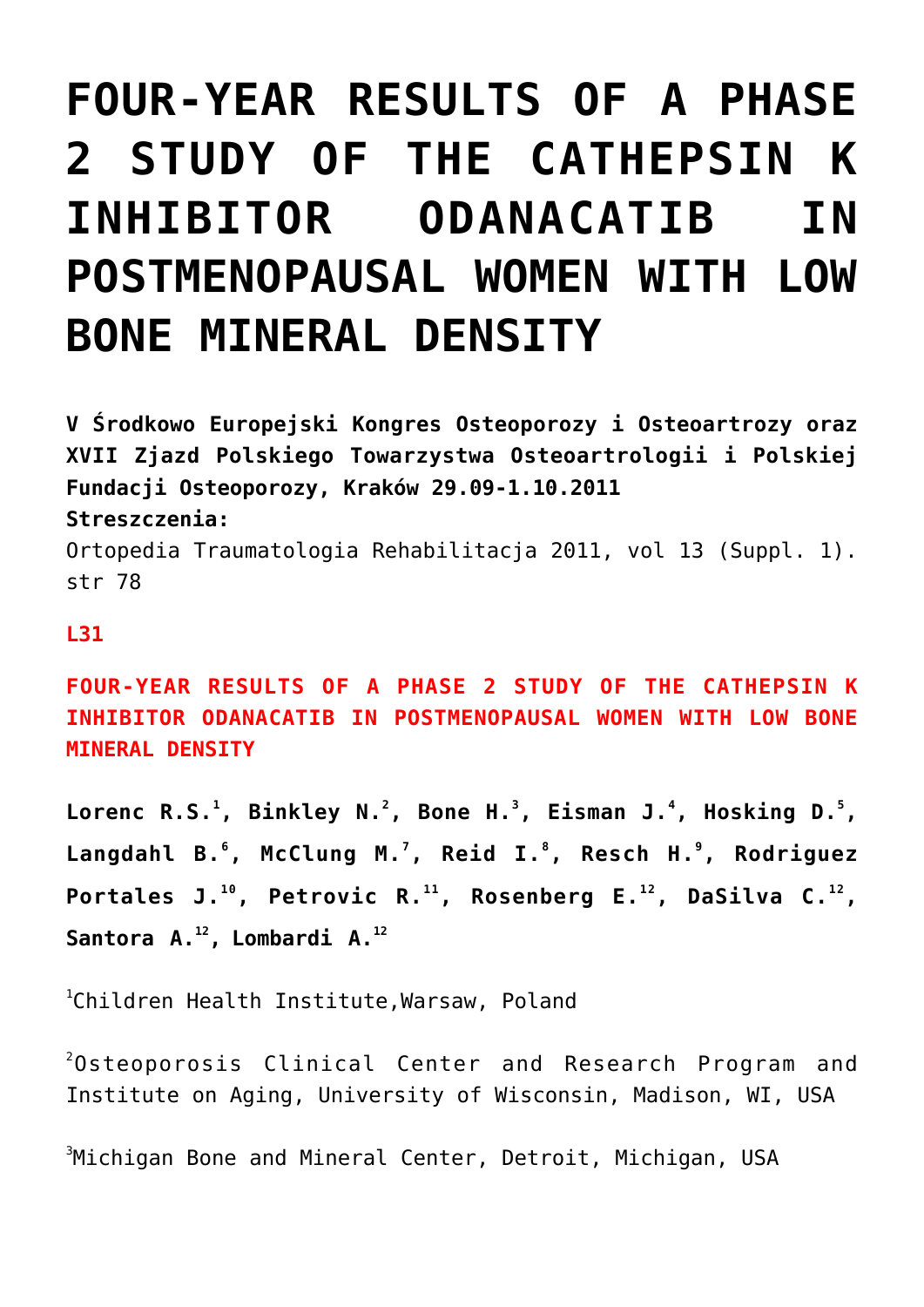4 Garvan Institute of Medical Research, St Vincent's Hospital, UNSW, Sydney, NSW, Australia

 $^5$ Nottingham City Hospital, Nottingham, UK

 $^6$ Department of Endocrinology, Aarhus University Hospital, Aarhus, Denmark

 ${\rm ^7}$ Oregon Osteoporosis Center, Portland, Oregon

 ${}^{8}$ University of Auckland, Auckland, New Zealand

9 St. Vincent Hospital, Vienna, Austria

 $100$  pepartment of Endocrinology, School of Medicine, Pontificia Universidad Católica de Chile, Santiago, Chile

<sup>11</sup>Merck Research Laboratories, Brussels, Belgium

<sup>12</sup>Merck Research Laboratories, Rahway, NJ, USA

**Aim.** Cathepsin K (CatK) is the primary collagenase in osteoclasts. In a 2-year phase 2 study and its 1-year extension, the selective cathepsin K inhibitor odanacatib (ODN) reduced bone resorption markers and progressively increased bone mineral density (BMD). The study was extended for 2 additional years to further assess ODN efficacy and long-term safety.

**Methods.** Postmenopausal women with BMD T-scores between -2.0 and -3.5 at the lumbar spine, femoral neck, trochanter or total hip received placebo or ODN at 3, 10, 25 or 50 mg weekly during the 2-year study. In Year 3, participants were rerandomized to ODN 50 mg weekly or placebo. In Years 4/5, women who received placebo or 3 mg ODN in Years 1/2 and placebo in Year 3 were switched to 50 mg ODN for Years 4/5; all others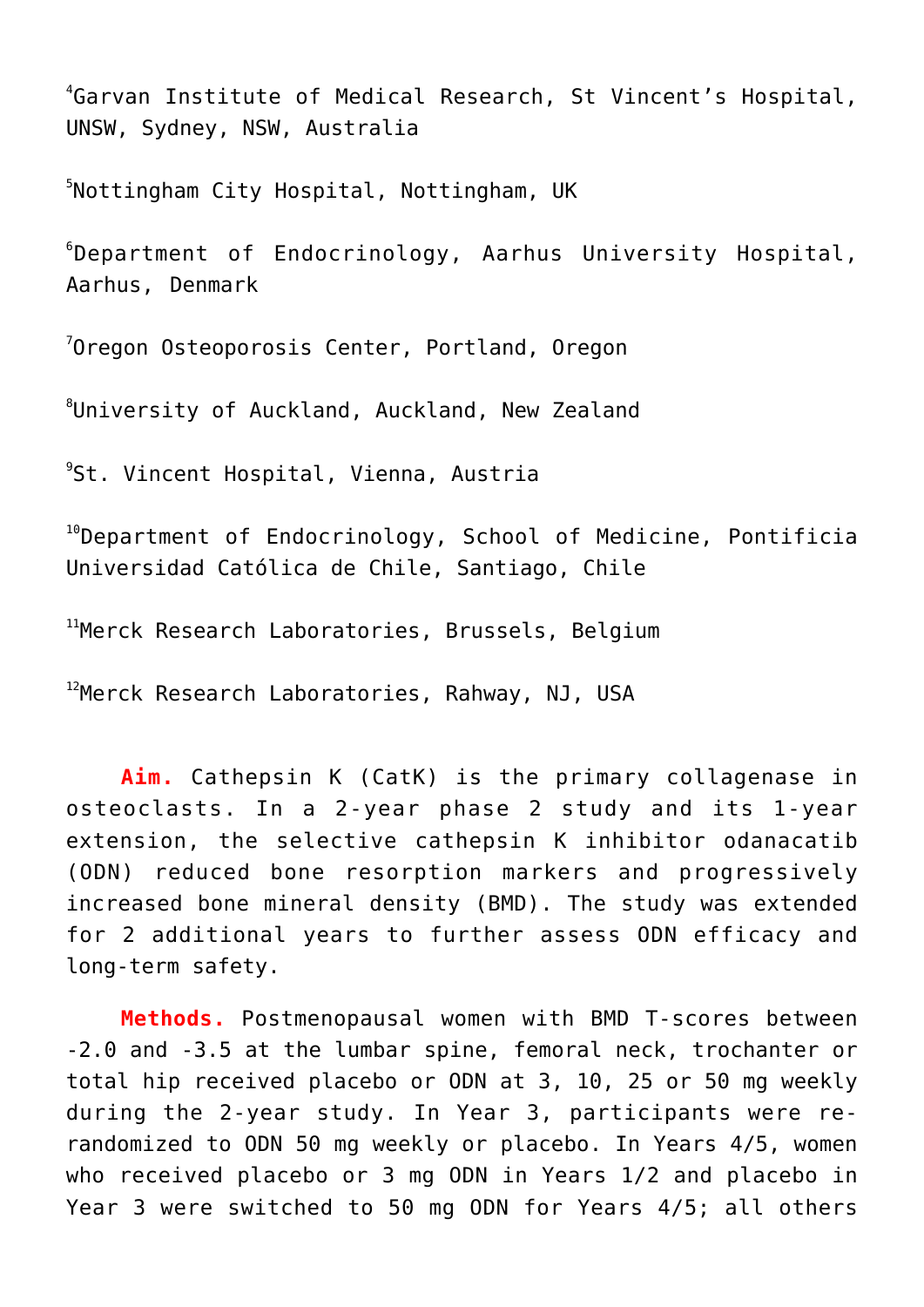continued with their Year 3 regimen. 141 women entered the extension, and 133 completed 4 years. Endpoints were BMD at the lumbar spine (primary), total hip and hip subregions, and 1/3 radius; levels of biochemical bone turnover markers; and assessments of safety.

**Results.** During year 4, 100 women received 50 mg ODN and 41 received placebo. Continuous treatment with 50 mg ODN for 4 years induced significant BMD increases from baseline at the spine (10.7%), total hip (8.3%), femoral neck (8.9%), and trochanter (10.3%) and maintained BMD (-0.1%) at the 1/3 radius; BMD changes from Year 3 were 2.8% (spine), 2.5% (total hip), 3.9% (femoral neck), and 2.9% (trochanter). Serum CTX remained low at Year 4 (-41%), whereas BSAP was relatively unchanged (-2%) from baseline. Women who received active treatment for 2 years and switched to placebo for 2 years experienced bone loss, with BMD near baseline for most sites and decreased by 4.5% at the 1/3 radius at the end of Year 4. Levels of bone turnover markers in women who discontinued active treatment after 2 years rose in the first month offtreatment, but all levels returned to baseline by the end of Year 4. ODN was generally well tolerated.

**Conclusions.** 4 years of ODN treatment increased lumbar spine and hip BMD and was generally well-tolerated in postmenopausal women with low bone mass. Bone formation markers remained relatively unaffected. Discontinuation of ODN after 2 years of treatment was promptly followed by resolution of effects on bone turnover and density such that BMD and bone biomarker levels at Year 4 were at or near baseline.

**L31**

## **WYNIKI CZTEROLETNIEGO BADANIA 2 FAZY ODANAKATIBU, INHIBITORA KATEPSYNY, U KOBIET POMENOPAUZALNYCH Z NISKIM BMD**